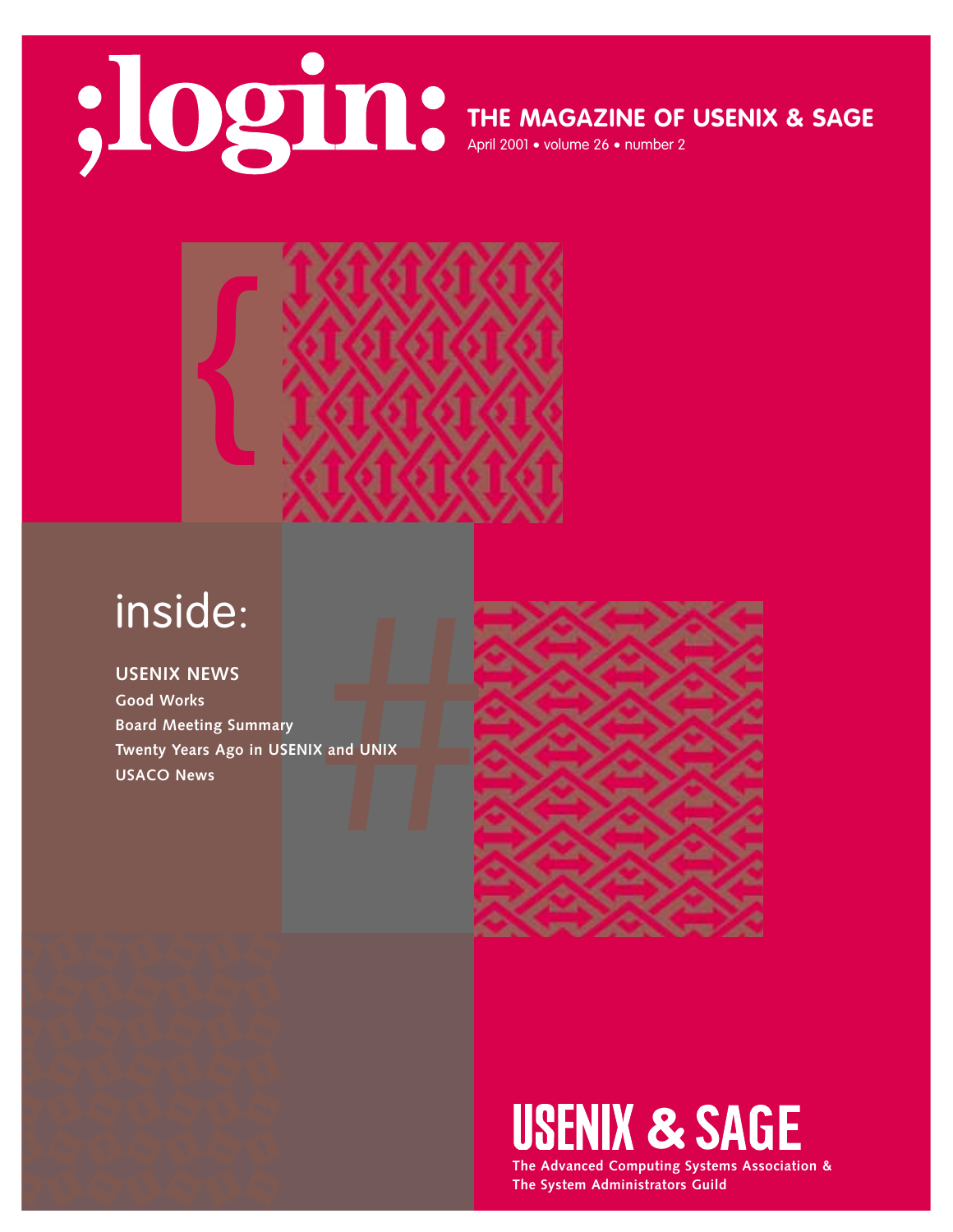# USENIX news

## **Good Works**

**by Daniel Geer** President, USENIX Board of Directors



*<geer@usenix.org>*

Ignoring such cultural icons as The Grinch, who can argue with Good Works? If you have no idea that USENIX has a Good Works side, perhaps it would be best to first read

<*http://www.usenix.org*/*[about/goodworks.html](http://www.usenix.org/about/goodworks.html)*> and then we'll chat.

Assuming you are aware of what is on the above page, let me tell you some more. As I long since learned to recite, most important things are not seductive while most seductive things are not important. Candidate Good Works that are important are, in fact, harder to find than candidate Good Works that are seductive. This is where the Grinch comes in, and for the better.

We get proposals that are, charitably, charity cases. We get proposals that simply represent a few peoples' life work and dedication. We get proposals for startlingly fundamental research. We get proposals for operating expenses of very nice people shopping their desires door to door looking for "yes." We get proposals that are to play the winner and so deliver the next generation of contributors to our field. We get proposals that shore up orphan facilities that we all nevertheless depend on. How to choose? How to measure Good Works, and how to learn from that measurement?

First, as former Treasurer, I can tell you that USENIX is in a very sound financial position and that this was no accident. It is the result of a decade of husbandry, of living within a little less than our means, of getting a balance sheet together that permits a broader latitude for USENIX to experiment, to take risks. In all the business world, it is the balance sheet that buffers risk and bounds the risk-toreward ratio, at least until it can't do it anymore. USENIX is in a favorable position for risk taking because we have been prudent about taking our own risk and balancing it with our purpose to help individual risk takers show what they can do, show what they have done.

Second, the monies that USENIX has are almost entirely derived from its attendees and exhibitors, that is to say from its members. We have had some gifts, but our favorable position should be thought of as the harvested proof that we are doing something right. So long as we can keep doing the right thing and the economy doesn't tank, this equilibrium can be maintained, modulo our essential need to track the march of technical progress and its steady wind of obsolescence.

That said, in what sorts of Good Works should we be engaged? Board members are called upon to vote money to Good Works every time we meet. Remember, this is/was your money we are talking about and Board members of any organization like this one are formally obligated to be prudent, forward thinking, and dedicated in their investment of the organization's funds and to the furtherance of their organization's goals. What should we do? By what outcome measure should we be judged, should our Good Works be judged?

The naive decision is simply "This applicant seems deserving; we have the cash; let's feel good by giving him some." We are not naive, but that is one end of the spectrum. The other end is more like "Is there any appreciable bang for the buck in this proposal that's out to get our members' monies?" In between is the dif-

## USENIX MEMBER BENEFITS

As a member of the USENIX Association, you receive the following benefits:

FREE SUBSCRIPTION TO *;login:*, the Association's magazine, published eight times a year, featuring technical articles, system administration articles, tips and techniques, practical columns on security, Tcl, Perl, Java, and operating systems, book and software reviews, summaries of sessions at USENIX conferences, and reports on various standards activities.

ACCESS TO *;login:* online from October 1997 to last month *<www.usenix.org/ publications/login/login.html>.*

ACCESS TO PAPERS from the USENIX Conferences online starting with 1993 *<www.usenix.org/publications/library/ index.html>*.

THE RIGHT TO VOTE ON matters affecting the Association, its bylaws, and election of its directors and officers.

OPTIONAL MEMBERSHIP in SAGE, the System Administrators Guild.

DISCOUNTS on registration fees for all USENIX conferences.

DISCOUNTS on the purchase of proceedings and CD-ROMs from USENIX conferences.

SPECIAL DISCOUNTS on a variety of products, books, software, and periodicals. See *<http://www.usenix.org/membership/ specialdisc.html>* for details.

## FOR MORE INFORMATION REGARDING MEMBERSHIP OR BENEFITS, PLEASE SEE

*<http://www.usenix.org/ membership/membership.html*>

## OR CONTACT

*<office@usenix.org*> Phone: 510 528 8649

## FOR INFORMATION ABOUT CONFERENCES, PLEASE SEE

*<http://www.usenix.org/ events/events.html*>

## OR CONTACT

*<conference@usenix.org*> Phone: 510 528 8649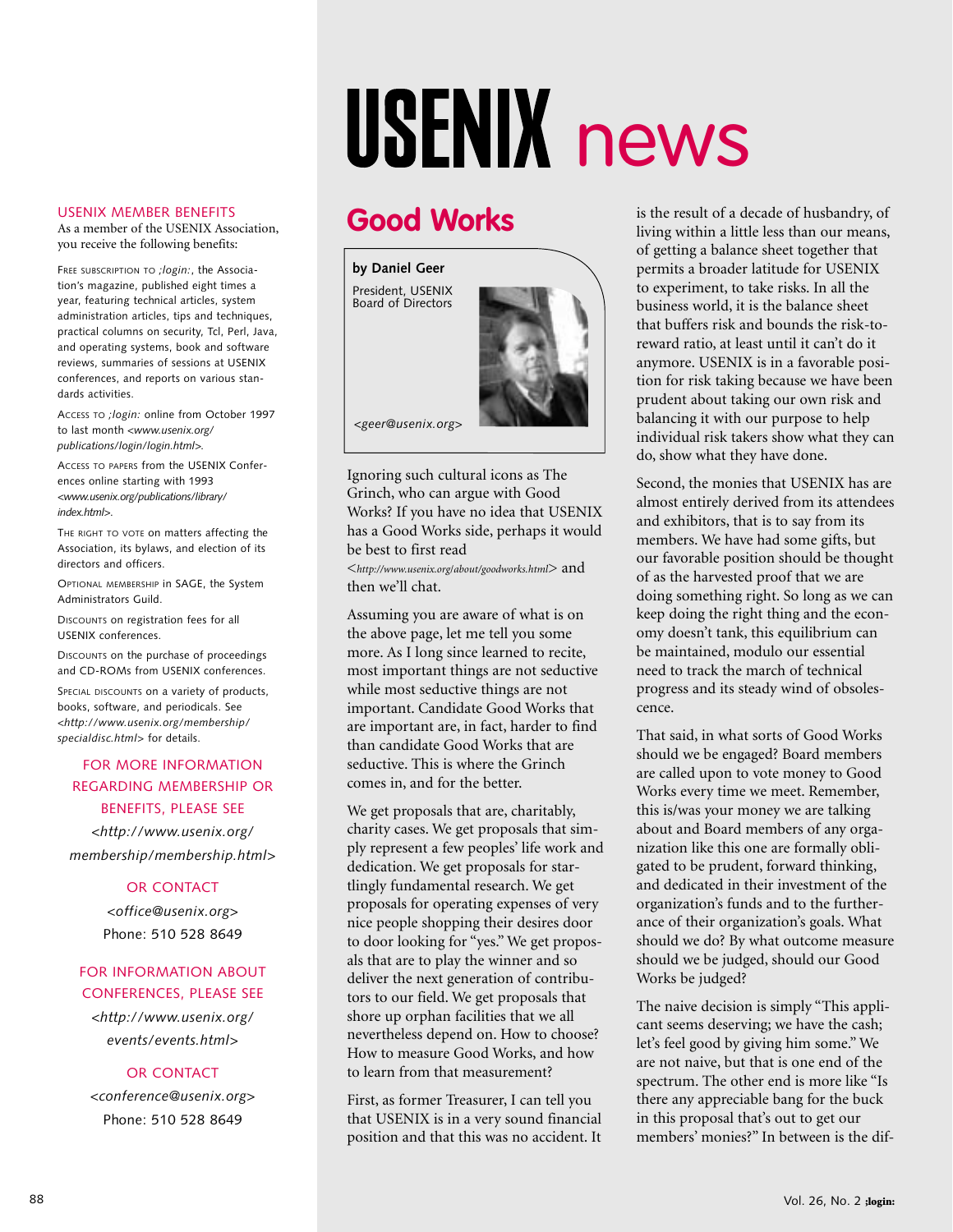ficult "What is the most strategic thing we can do for our members that except for this proposal will never get done?" and the even more difficult "Even if this is not our responsibility, is it nevertheless essential to our ability to keep getting our work done?"

Honorable people can and will differ on this. Speaking as President, my position, subject to new and better evidence from any quarter, is this: The mission of USENIX in *[<http://www.usenix.org/about>](http://www.usenix.org/about)* is well stated where it enumerates

- problem-solving with a practical bias,
- fostering innovation and research that works,
- communicating rapidly the results of both research and innovation,
- providing a neutral forum for the exercise of critical thought and the airing of technical issues.

For the measure of the state in the formula constrained to the state in the state of the state of the state of the state of the state of the state of the state of the state of the state of the state of the state of the st It is that mission that rules. As I am absolutely convinced that USENIX is the very best organization that the computer systems community has, I take it as a responsibility to use whatever surplus we might enjoy beyond prudent reserves to advance that explicit mission on the grounds that we are the best there is to do so. I take it as a responsibility to spend the monies contributed by our members on our members, which isn't about buying steak dinners or subsidizing other less able organizations however seductively appealing they may be; it is simply our responsibility to invest in your capabilities, your thought leadership, your continuing capacity to evolve. It is not our responsibility to make charitable decisions for you – you can do that well enough on your own time and to your own taste.

You're right; my position has an edge to it. I have the single most skeptical multiyear voting record on proposals for Good Works, which coupled with a personal record of initiating more risky new venues than anyone else is at least consistent in its dedication to spending every dime of capacity we can generate on doing what we do well and on whom we derived it from, i.e., you and in proportion to your capacity to give something back of consequence. I like positive feedback loops. We are damned lucky enough to have this one.

## **Board Meeting Summary**

**by Gale Berkowitz** Deputy Executive Director *<gale@usenix.org>* **and Ellie Young** Executive Director *<ellie@usenix.org>*

The following is a summary of some of the actions taken by the USENIX Board of Directors between August 2000 and January 2001.

## **Conference Registration Fees for 2001**

Conference registration and tutorial fees will be increased by \$10 per day and the charge for registering after the cut-off date was raised to \$100. Conference registration fees for the Annual Linux Showcase will increase by \$100. Student fees will not change. Membership dues will remain the same.

## **Standards**

The proposal from Stoughton for Standards work for 2001 was approved in the amount of \$50,250. This year the principal area of focus in Standards work will continue to be with the "Austin Group," revising the POSIX and Single UNIX specifications. The resulting standard will replace the current ISO 9945-1 and 9945-2, IEEE 1003.1 and 1003.2, and The Open Group's SUS (XSH, XCU, and XBD). The Open Group continues to be an active focus for the new Open Systems standards. USENIX continues to play a critical role in the development of these standards.

## **Good Works**

The Board voted to allocate \$25,000 for the Computing Research Association's Committee on the Status of Women in Computing Research for the Distributed Mentor Project

(*<<http://www.cra.org/Activities/craw/dmp/index.html>>*), in which outstanding female undergraduates work with female faculty mentors for a summer of research at the mentor's institution.

USENIX will again sponsor the USA Computing Olympiad (the annual computing competition for high school students) in the amount of \$51,200.

A proposal by Lesley University, in collaboration with Polytechnic University, for \$50,000 in funding for support of its Computer Clubhouse Network was approved. The aim of this project is to provide computer mentoring and training for underserved children at an afterschool learning center.

USENIX will fund the Berkeley Foundation for Opportunities in Info Technology (BFOIT) (*<[http://www.bfoit.org/>](http://www.bfoit.org/)*) in the amount of \$15,000 to increase representation among students of color in the computer-related studies at U.C. Berkeley.

USENIX voted to sponsor the HAL 2001 conference in the Netherlands from August 10–12 2001, in the amount of \$10,000. This three-day, open air, networking event will focus on computer security, privacy, citizen rights, biotechnology, and other controversial issues affecting society as a whole.

## **SAGE Certification**

The USENIX Board voted to offer at least \$75,000 in matching funds for SAGE Certification. This is a challenge grant to other potential patrons of the Certification project. For more information about SAGE Certification Patronage, see

*[<http://www.usenix.org/sage/cert/patrons.html>](http://www.usenix.org/sage/cert/patrons.html)*.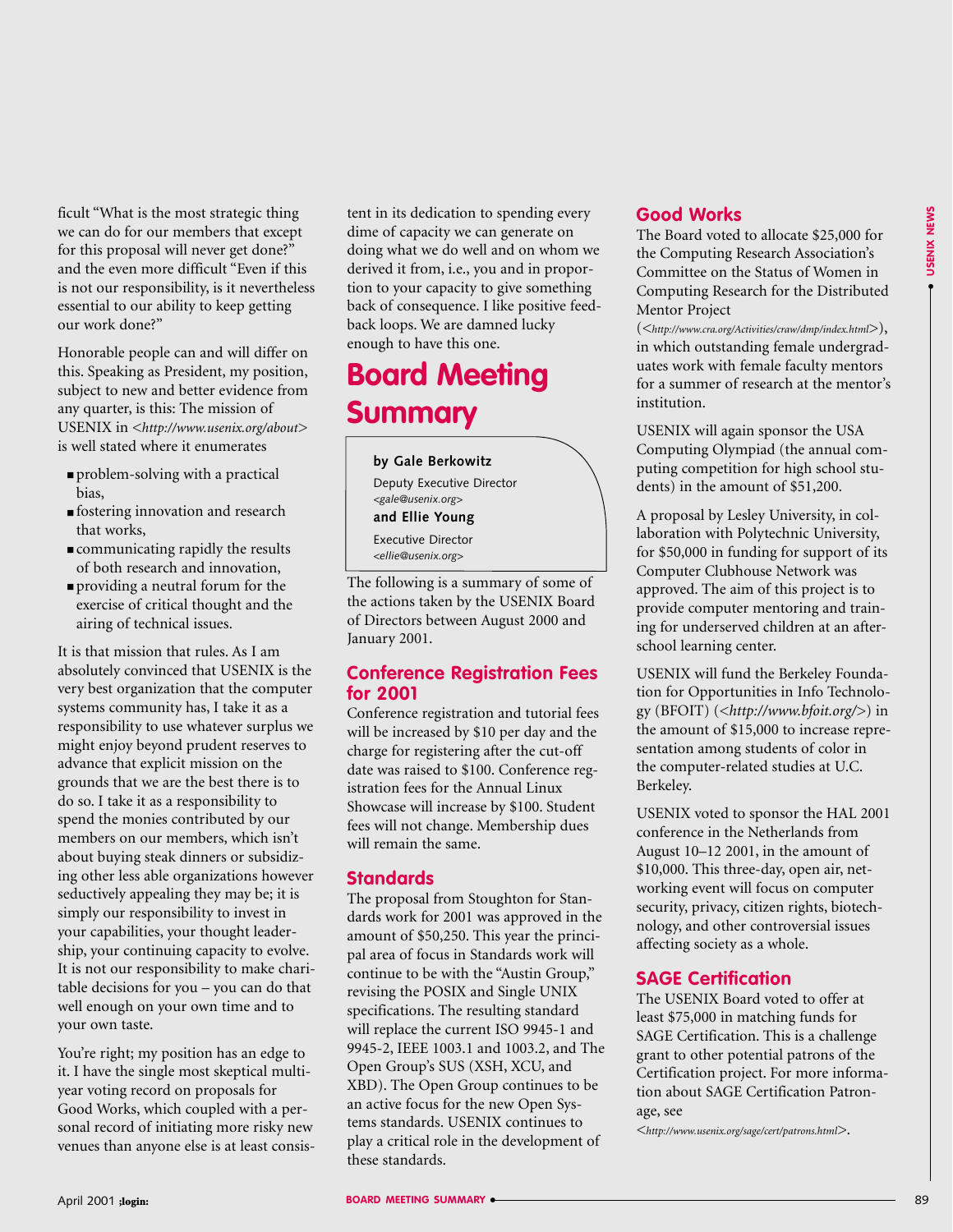## **Conferences**

**BSD Con**. USENIX will be taking over sponsorship of this conference in 2002.

**AFS**. A distributed file system workshop will be held in conjunction with the Annual Technical conference.

**NordU**. USENIX will make available \$15,000 to cover speakers' travel expenses for 2002.

**GUADEC Conference** (GNOME Users & Developers European Conference). USENIX gave a grant of \$10,000 to support travel costs for speakers and some attendees.

**OpenBSD's "!Crypto 2001" Summit.** USENIX will give a grant of up to \$5,000 for travel and expenses for some of the developers to attend.

## **SAGE**

Over the past several months discussions have been taking place among the USENIX Board of Directors, the SAGE Executive Committee, and the membership concerning the potential restructuring of the relationship between USENIX and SAGE. An overview of the direction of SAGE, remarks from the President of the Board of USENIX, and the Discussion Points for the restructuring can be found on the Web at *[<http://www.usenix.](http://www.usenix) org/sage/restructuring/index.html>*.

A business plan will be submitted by the SAGE Executive Committee to USENIX in early February 2001.

## **Next Meeting**

The next meeting of the Board of Directors will be held April 3, 2001, in Berkeley, CA.

## **Twenty Years Ago in USENIX and in UNIX**

#### **by Peter H. Salus**

USENIX Historian *<peter@matrix.net>*

I thought I'd take a break and look at one single event each in USENIX and UNIX history and their prime movers.

## **USENIX**

In 1981, Lou Katz left Columbia University and trekked westward to Berkeley. And with him moved the Association.

By then, the center of gravity had shifted: much of the work on UNIX was being done west of the Delaware River; and it was clear that most of the conference attendees were from Texas, Colorado, California, etc. Following Lou's move, USENIX set up a real office and (at long

last) took on some employees. The result was amazing.

## **UNIX**

Also in 1981, UniSoft, founded by Jeff Schreibman, brought out a port called UniPlus+, which was compatible with System III and (in 1993) was still compatible with System V.

Jeff was one of the Berkeley students in fall 1975 who helped Ken Thompson bring up Sixth Edition on the newly arrived 11/70 (the other was Bob Kridle who, in 1983, was one of the founders of mt Xinu).

The next summer, Jeff supervised Chuck Haley and Bill Joy as they installed the fixes from the "50 bugs" tape. Interestingly, it was Schreibman who ported Joy's changes to the size of the data blocks on the VAX-11/780 to the PDP-11/70. But by then he had founded UniSoft.

Jeff, wherever you are, your deeds are remembered.

(Incidentally, /usr/group was incorporated in 1981; but that story's in my *Quarter Century of UNIX*.)

### USENIX BOARD OF DIRECTORS

Communicate directly with the USENIX Board of Directors by writing to *<board@usenix.org>*.

#### PRESIDENT:

Daniel Geer *<geer@usenix.org>*

VICE PRESIDENT:

Andrew Hume *<andrew@usenix.org>* SECRETARY:

Michael B. Jones *<mike@usenix.org>*

## TREASURER:

Peter Honeyman *<honey@usenix.org>*

#### DIRECTORS:

John Gilmore *<john@usenix.org>* Jon "maddog" Hall *<maddog@usenix.org>* Marshall Kirk McKusick *<kirk@usenix.org>* Avi Rubin *<avi@usenix.org>*

EXECUTIVE DIRECTOR: Ellie Young *<ellie@usenix.org>*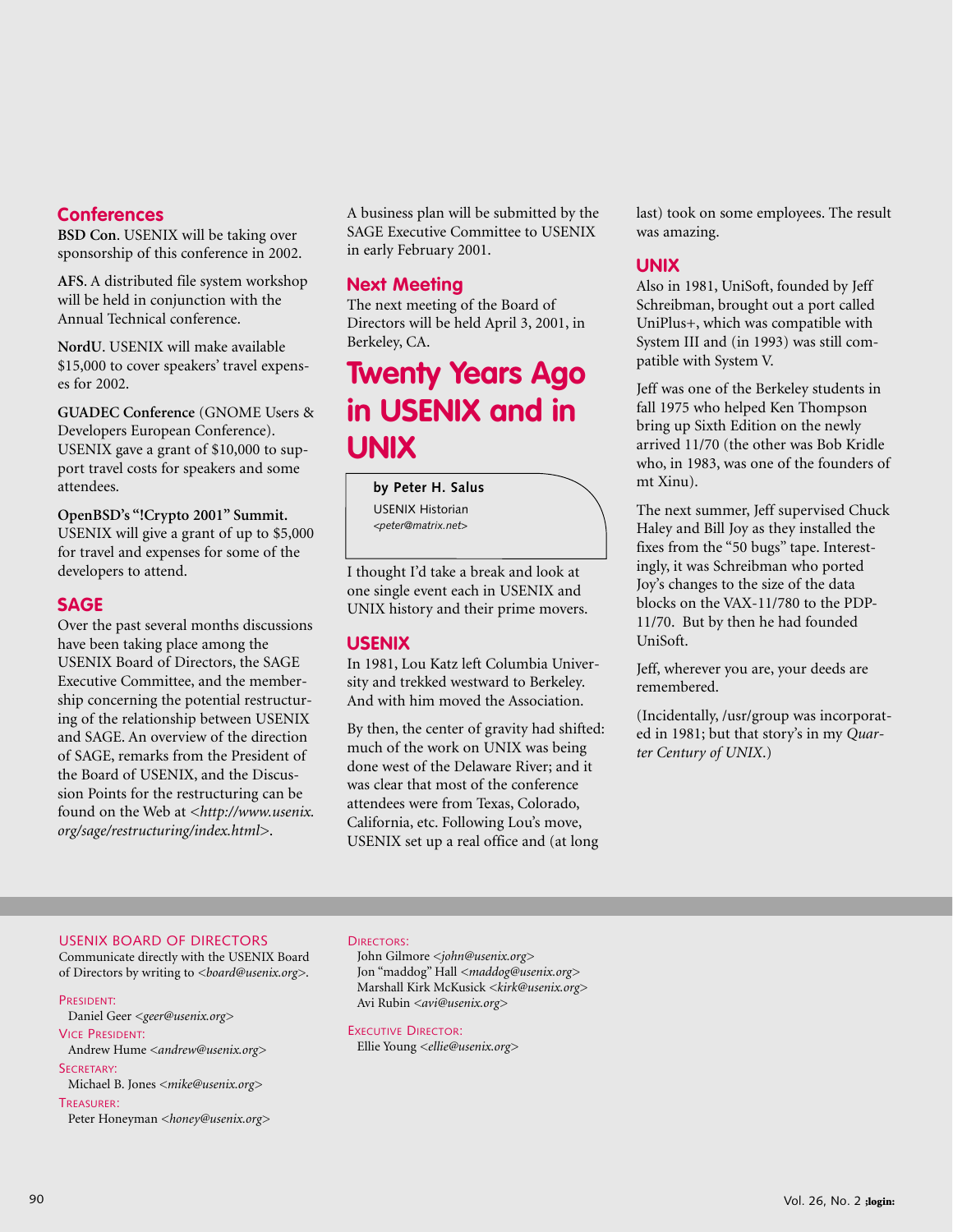## **USACO News**

## **by Rob Kolstad** Editor *<kolstad@usenix.org>*

The USA Computing Olympiad has held two contests so far this year, the fall and winter USACO Opens. Each contest had two divisions, one for those starting out and one that challenges world-class competitors.

The fall contest attracted 280 entrants from 30 countries. Vladimir Novakovski, an underclassman from Thomas Jefferson High School of Science and Technology in Virginia, achieved the only perfect score. Contestants from Vietnam earned four of the top six spots.

I analyzed the programming languages used in order to see the influence of the USA's AP computer science curriculum (the Green Division sports the more challenging problems):

| <b>GREEN DIVISION</b> |        |    |        |         | ORANGE DIVISION |    |        |  |
|-----------------------|--------|----|--------|---------|-----------------|----|--------|--|
| Program               | Subs C |    | Pascal | Program | Subs C          |    | Pascal |  |
| amicbl                | 155    | 88 | 67     | sort    | 66              | 44 | 22     |  |
| enemy                 | 83 41  |    | 42     | crypt   | 54              | 36 | 18     |  |
| infrnd                | 109    | 60 | 49     | vhist   | 82              | 60 | 22     |  |
| outfrnd               | 112    | 69 | 43     | parktri | 107             | 80 | 27     |  |

As you can see, just over half of the submissions in the Green Division are in C (excepting the enemy problem) and 2/3 to 3/4 of the entries in the Orange Division are in C.

The winter contest had the most entries ever in a non-end-of-year contest – 310 entrants from 28 countries:

| United States: 126 Korea: 9 |              | Slovakia: 3  | Denmark: 1 |
|-----------------------------|--------------|--------------|------------|
| Georgia: 45                 | Indonesia: 8 | Slovenia: 3  | Estonia: 1 |
| Belarus: 34                 | Latvia: 7    | Argentina: 2 | Germany: 1 |

| Vietnam: 14    | Canada: 6       |
|----------------|-----------------|
| Netherlands: 2 | Lithuania: 1    |
| China: 13      | Poland: 6       |
| Croatia: 2     | Singapore: 1    |
| Bulgaria: 12   | Yugoslavia: 5   |
| Greece: 2      | South Africa: 1 |
| Colombia: 10   | Kyrgyzstan: 4   |
| Romania: 2     | Turkey: 1       |

Four contestants achieved perfect scores: Jan Oravec from Slovakia, Reid Barton from the USA, Nguyen Viet Tien from Vietnam, and Nguyen Kinh Luan from Vietnam (currently residing in Singapore).

The five problems in this contest were very difficult, with a mean score of 316 points out of 1,000 possible and a variance of 304 points. The scoring was challenging as well; only nine test cases (out of approximately 50) separated those who scored 750 points from those who scored 1,000. You can see detailed results and analysis at

*[<http://ace.delos.com/WINTER01res.htm](http://ace.delos.com/WINTER01res.htm)* >.

Like any world-class event, the world's best competitors can often perform feats that appear to be superhuman. Here's another amazing effort (in the orange division) from Matthew Watson of the USA. It solves the problem: "Find the last non-zero digit in *N* factorial." This pro-

#### USENIX SUPPORTING MEMBERS

- Addison-Wesley Kit Cosper Earthlink Network Edgix Interhack Corporation Interliant Linux Security, Inc. Lucent Technologies Microsoft Research Motorola Australia Software Centre New Riders Press
- Nimrod AS O'Reilly & Associates Inc. Raytheon Company Sams Publishing Sendmail, Inc. Smart Storage, Inc. Sun Microsystems, Inc. Sybase, Inc. Syntax, Inc. Taos: The Sys Admin Company UUNET Technologies, Inc.